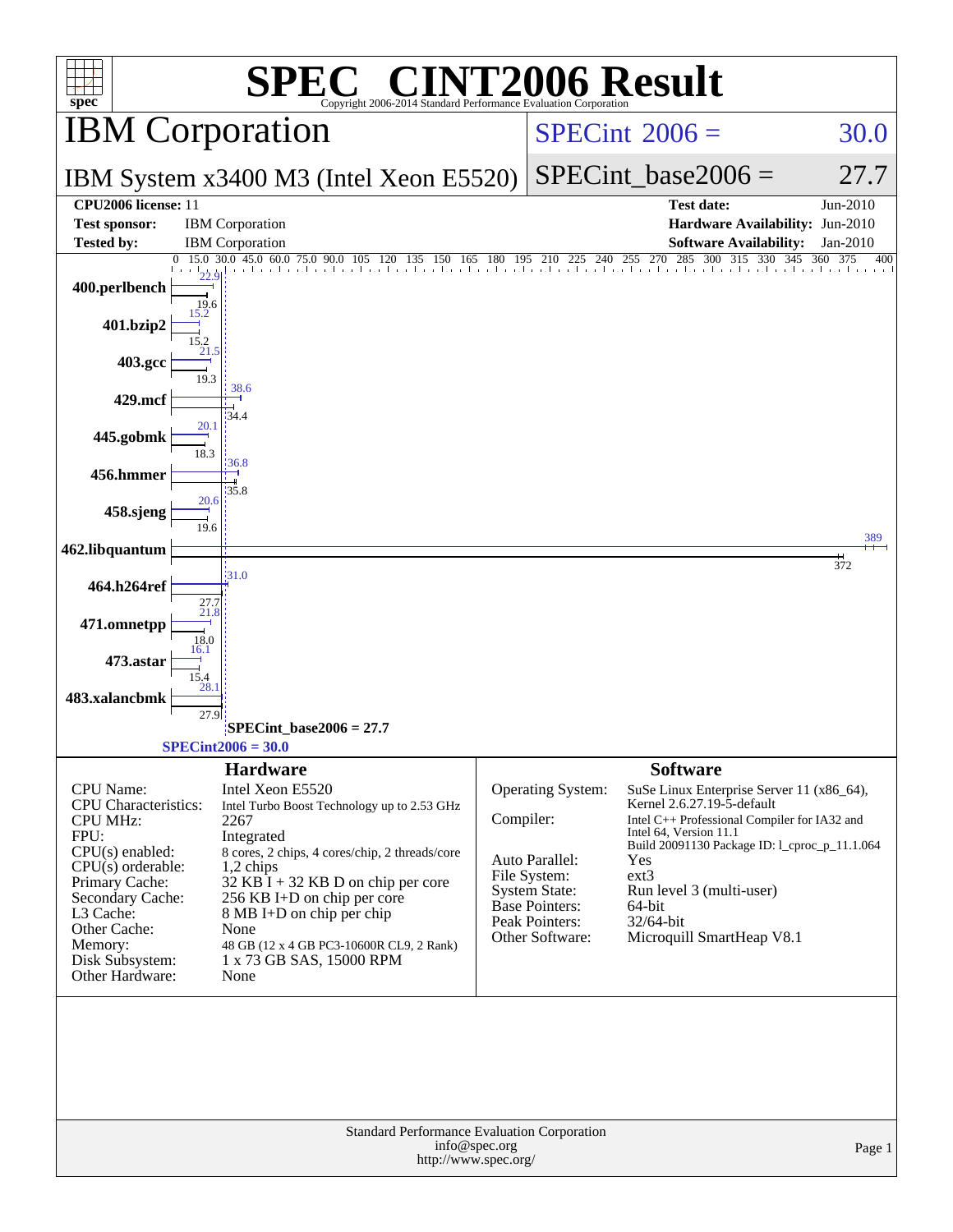

# **[SPEC CINT2006 Result](http://www.spec.org/auto/cpu2006/Docs/result-fields.html#SPECCINT2006Result)**

IBM Corporation

### $SPECint2006 = 30.0$  $SPECint2006 = 30.0$

IBM System x3400 M3 (Intel Xeon E5520)

 $SPECTnt\_base2006 = 27.7$ 

### **[CPU2006 license:](http://www.spec.org/auto/cpu2006/Docs/result-fields.html#CPU2006license)** 11 **[Test date:](http://www.spec.org/auto/cpu2006/Docs/result-fields.html#Testdate)** Jun-2010

**[Test sponsor:](http://www.spec.org/auto/cpu2006/Docs/result-fields.html#Testsponsor)** IBM Corporation **[Hardware Availability:](http://www.spec.org/auto/cpu2006/Docs/result-fields.html#HardwareAvailability)** Jun-2010 **[Tested by:](http://www.spec.org/auto/cpu2006/Docs/result-fields.html#Testedby)** IBM Corporation **[Software Availability:](http://www.spec.org/auto/cpu2006/Docs/result-fields.html#SoftwareAvailability)** Jan-2010

### **[Results Table](http://www.spec.org/auto/cpu2006/Docs/result-fields.html#ResultsTable)**

|                  |                |              | <b>Base</b>    |       |                                                                                                          |       |                |              | <b>Peak</b>    |              |                |              |
|------------------|----------------|--------------|----------------|-------|----------------------------------------------------------------------------------------------------------|-------|----------------|--------------|----------------|--------------|----------------|--------------|
| <b>Benchmark</b> | <b>Seconds</b> | <b>Ratio</b> | <b>Seconds</b> | Ratio | <b>Seconds</b>                                                                                           | Ratio | <b>Seconds</b> | <b>Ratio</b> | <b>Seconds</b> | <b>Ratio</b> | <b>Seconds</b> | <b>Ratio</b> |
| 400.perlbench    | 507            | 19.3         | 499            | 19.6  | 498                                                                                                      | 19.6  | 426            | 22.9         | 425            | 23.0         | 426            | 22.9         |
| 401.bzip2        | 635            | 15.2         | 636            | 15.2  | 638                                                                                                      | 15.1  | 634            | 15.2         | 633            | 15.2         | 633            | 15.2         |
| $403.\text{gcc}$ | 418            | 19.3         | 418            | 19.3  | 417                                                                                                      | 19.3  | 375            | 21.5         | 373            | 21.6         | 376            | 21.4         |
| $429$ mcf        | 265            | 34.4         | 265            | 34.4  | 265                                                                                                      | 34.4  | 241            | 37.9         | 236            | 38.6         | 236            | <b>38.6</b>  |
| $445$ .gobmk     | 573            | 18.3         | 573            | 18.3  | 575                                                                                                      | 18.3  | 522            | 20.1         | 521            | 20.1         | 522            | 20.1         |
| $456.$ hmmer     | 260            | 35.8         | 268            | 34.8  | 260                                                                                                      | 35.9  | 253            | 36.9         | 253            | 36.8         | 253            | 36.8         |
| $458$ sjeng      | 618            | 19.6         | 614            | 19.7  | 616                                                                                                      | 19.6  | 587            | 20.6         | 587            | 20.6         | 588            | 20.6         |
| 462.libquantum   | 55.6           | 372          | 56.0           | 370   | 55.6                                                                                                     | 372   | 52.2           | 397          | 53.2           | <u>389</u>   | 53.8           | 385          |
| 464.h264ref      | 800            | 27.7         | 792            | 27.9  | 798                                                                                                      | 27.7  | 714            | 31.0         | 714            | 31.0         | 714            | 31.0         |
| 471.omnetpp      | 347            | 18.0         | 347            | 18.0  | 347                                                                                                      | 18.0  | 287            | 21.8         | 287            | 21.8         | 287            | 21.8         |
| $473$ . astar    | 458            | 15.3         | 456            | 15.4  | 455                                                                                                      | 15.4  | 438            | 16.0         | 437            | 16.1         | 437            | 16.1         |
| 483.xalancbmk    | 248            | 27.9         | 247            | 27.9  | 247                                                                                                      | 27.9  | 245            | 28.2         | 246            | 28.1         | 245            | 28.1         |
|                  |                |              |                |       | Results appear in the order in which they were run. Bold underlined text indicates a median measurement. |       |                |              |                |              |                |              |

### **[Platform Notes](http://www.spec.org/auto/cpu2006/Docs/result-fields.html#PlatformNotes)**

 Turbo Mode Enable Turbo Boost set to Traditional CPU C State Enable

### **[General Notes](http://www.spec.org/auto/cpu2006/Docs/result-fields.html#GeneralNotes)**

 Binaries were compiled on SLES 10 with Binutils 2.18.50.0.7.20080502 'ulimit -s unlimited' was used to set the stack size to unlimited prior to run OMP\_NUM\_THREADS set to number of cores KMP\_AFFINITY set to granularity=fine,scatter

## **[Base Compiler Invocation](http://www.spec.org/auto/cpu2006/Docs/result-fields.html#BaseCompilerInvocation)**

[C benchmarks](http://www.spec.org/auto/cpu2006/Docs/result-fields.html#Cbenchmarks): [icc -m64](http://www.spec.org/cpu2006/results/res2010q3/cpu2006-20100719-12509.flags.html#user_CCbase_intel_icc_64bit_f346026e86af2a669e726fe758c88044)

[C++ benchmarks:](http://www.spec.org/auto/cpu2006/Docs/result-fields.html#CXXbenchmarks) [icpc -m64](http://www.spec.org/cpu2006/results/res2010q3/cpu2006-20100719-12509.flags.html#user_CXXbase_intel_icpc_64bit_fc66a5337ce925472a5c54ad6a0de310)

## **[Base Portability Flags](http://www.spec.org/auto/cpu2006/Docs/result-fields.html#BasePortabilityFlags)**

400.perlbench: [-DSPEC\\_CPU\\_LP64](http://www.spec.org/cpu2006/results/res2010q3/cpu2006-20100719-12509.flags.html#b400.perlbench_basePORTABILITY_DSPEC_CPU_LP64) [-DSPEC\\_CPU\\_LINUX\\_X64](http://www.spec.org/cpu2006/results/res2010q3/cpu2006-20100719-12509.flags.html#b400.perlbench_baseCPORTABILITY_DSPEC_CPU_LINUX_X64)

Continued on next page

Standard Performance Evaluation Corporation [info@spec.org](mailto:info@spec.org) <http://www.spec.org/>

Page 2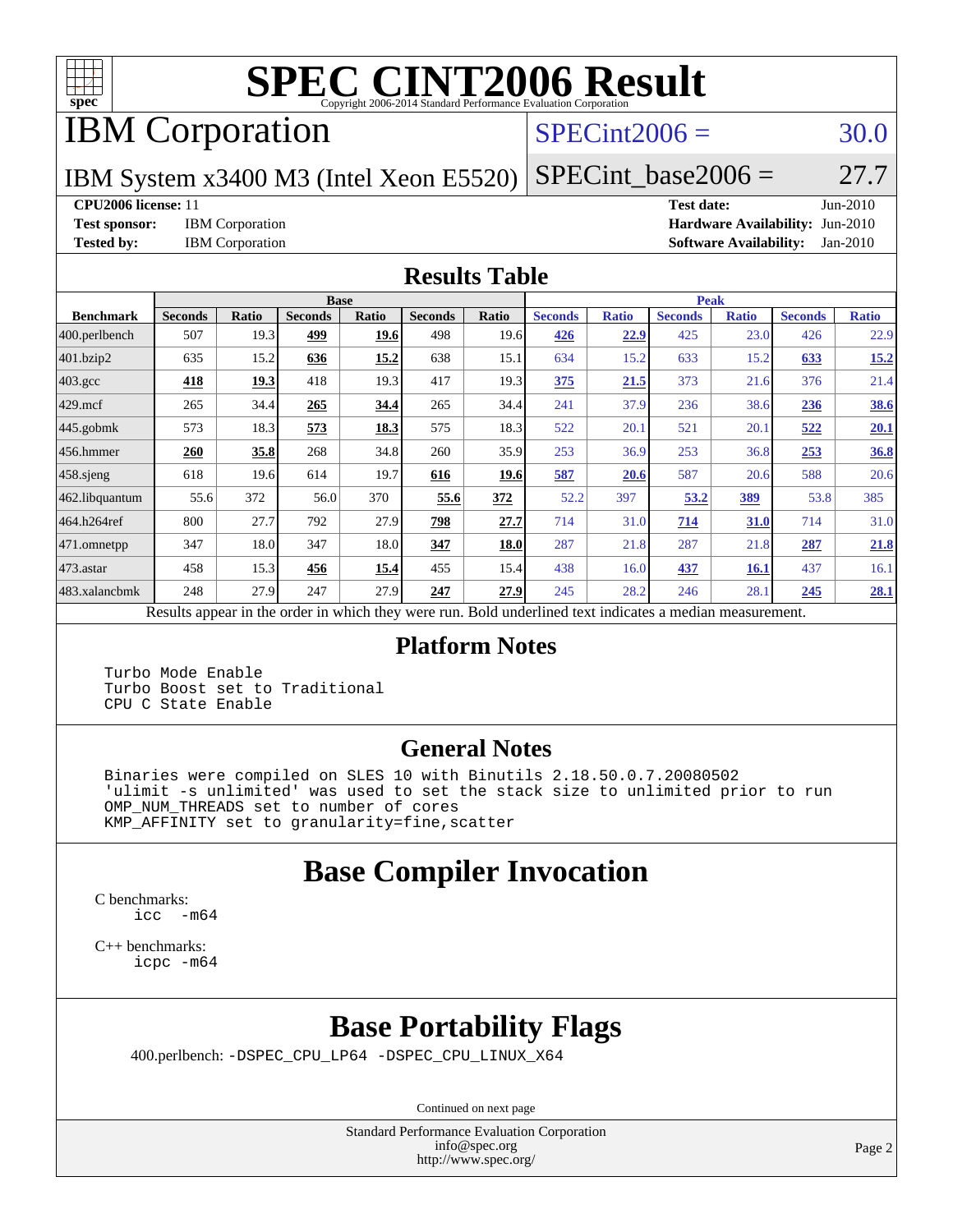

# **[SPEC CINT2006 Result](http://www.spec.org/auto/cpu2006/Docs/result-fields.html#SPECCINT2006Result)**

IBM Corporation

 $SPECint2006 = 30.0$  $SPECint2006 = 30.0$ 

IBM System x3400 M3 (Intel Xeon E5520)  $SPECTnt\_base2006 = 27.7$ 

**[CPU2006 license:](http://www.spec.org/auto/cpu2006/Docs/result-fields.html#CPU2006license)** 11 **[Test date:](http://www.spec.org/auto/cpu2006/Docs/result-fields.html#Testdate)** Jun-2010 **[Test sponsor:](http://www.spec.org/auto/cpu2006/Docs/result-fields.html#Testsponsor)** IBM Corporation **[Hardware Availability:](http://www.spec.org/auto/cpu2006/Docs/result-fields.html#HardwareAvailability)** Jun-2010 **[Tested by:](http://www.spec.org/auto/cpu2006/Docs/result-fields.html#Testedby)** IBM Corporation **[Software Availability:](http://www.spec.org/auto/cpu2006/Docs/result-fields.html#SoftwareAvailability)** Jan-2010

## **[Base Portability Flags \(Continued\)](http://www.spec.org/auto/cpu2006/Docs/result-fields.html#BasePortabilityFlags)**

 401.bzip2: [-DSPEC\\_CPU\\_LP64](http://www.spec.org/cpu2006/results/res2010q3/cpu2006-20100719-12509.flags.html#suite_basePORTABILITY401_bzip2_DSPEC_CPU_LP64) 403.gcc: [-DSPEC\\_CPU\\_LP64](http://www.spec.org/cpu2006/results/res2010q3/cpu2006-20100719-12509.flags.html#suite_basePORTABILITY403_gcc_DSPEC_CPU_LP64) 429.mcf: [-DSPEC\\_CPU\\_LP64](http://www.spec.org/cpu2006/results/res2010q3/cpu2006-20100719-12509.flags.html#suite_basePORTABILITY429_mcf_DSPEC_CPU_LP64) 445.gobmk: [-DSPEC\\_CPU\\_LP64](http://www.spec.org/cpu2006/results/res2010q3/cpu2006-20100719-12509.flags.html#suite_basePORTABILITY445_gobmk_DSPEC_CPU_LP64) 456.hmmer: [-DSPEC\\_CPU\\_LP64](http://www.spec.org/cpu2006/results/res2010q3/cpu2006-20100719-12509.flags.html#suite_basePORTABILITY456_hmmer_DSPEC_CPU_LP64) 458.sjeng: [-DSPEC\\_CPU\\_LP64](http://www.spec.org/cpu2006/results/res2010q3/cpu2006-20100719-12509.flags.html#suite_basePORTABILITY458_sjeng_DSPEC_CPU_LP64) 462.libquantum: [-DSPEC\\_CPU\\_LP64](http://www.spec.org/cpu2006/results/res2010q3/cpu2006-20100719-12509.flags.html#suite_basePORTABILITY462_libquantum_DSPEC_CPU_LP64) [-DSPEC\\_CPU\\_LINUX](http://www.spec.org/cpu2006/results/res2010q3/cpu2006-20100719-12509.flags.html#b462.libquantum_baseCPORTABILITY_DSPEC_CPU_LINUX) 464.h264ref: [-DSPEC\\_CPU\\_LP64](http://www.spec.org/cpu2006/results/res2010q3/cpu2006-20100719-12509.flags.html#suite_basePORTABILITY464_h264ref_DSPEC_CPU_LP64) 471.omnetpp: [-DSPEC\\_CPU\\_LP64](http://www.spec.org/cpu2006/results/res2010q3/cpu2006-20100719-12509.flags.html#suite_basePORTABILITY471_omnetpp_DSPEC_CPU_LP64) 473.astar: [-DSPEC\\_CPU\\_LP64](http://www.spec.org/cpu2006/results/res2010q3/cpu2006-20100719-12509.flags.html#suite_basePORTABILITY473_astar_DSPEC_CPU_LP64) 483.xalancbmk: [-DSPEC\\_CPU\\_LP64](http://www.spec.org/cpu2006/results/res2010q3/cpu2006-20100719-12509.flags.html#suite_basePORTABILITY483_xalancbmk_DSPEC_CPU_LP64) [-DSPEC\\_CPU\\_LINUX](http://www.spec.org/cpu2006/results/res2010q3/cpu2006-20100719-12509.flags.html#b483.xalancbmk_baseCXXPORTABILITY_DSPEC_CPU_LINUX)

### **[Base Optimization Flags](http://www.spec.org/auto/cpu2006/Docs/result-fields.html#BaseOptimizationFlags)**

[C benchmarks](http://www.spec.org/auto/cpu2006/Docs/result-fields.html#Cbenchmarks):

[-xSSE4.2](http://www.spec.org/cpu2006/results/res2010q3/cpu2006-20100719-12509.flags.html#user_CCbase_f-xSSE42_f91528193cf0b216347adb8b939d4107) [-ipo](http://www.spec.org/cpu2006/results/res2010q3/cpu2006-20100719-12509.flags.html#user_CCbase_f-ipo) [-O3](http://www.spec.org/cpu2006/results/res2010q3/cpu2006-20100719-12509.flags.html#user_CCbase_f-O3) [-no-prec-div](http://www.spec.org/cpu2006/results/res2010q3/cpu2006-20100719-12509.flags.html#user_CCbase_f-no-prec-div) [-static](http://www.spec.org/cpu2006/results/res2010q3/cpu2006-20100719-12509.flags.html#user_CCbase_f-static) [-parallel](http://www.spec.org/cpu2006/results/res2010q3/cpu2006-20100719-12509.flags.html#user_CCbase_f-parallel) [-opt-prefetch](http://www.spec.org/cpu2006/results/res2010q3/cpu2006-20100719-12509.flags.html#user_CCbase_f-opt-prefetch)

[C++ benchmarks:](http://www.spec.org/auto/cpu2006/Docs/result-fields.html#CXXbenchmarks)

[-xSSE4.2](http://www.spec.org/cpu2006/results/res2010q3/cpu2006-20100719-12509.flags.html#user_CXXbase_f-xSSE42_f91528193cf0b216347adb8b939d4107) [-ipo](http://www.spec.org/cpu2006/results/res2010q3/cpu2006-20100719-12509.flags.html#user_CXXbase_f-ipo) [-O3](http://www.spec.org/cpu2006/results/res2010q3/cpu2006-20100719-12509.flags.html#user_CXXbase_f-O3) [-no-prec-div](http://www.spec.org/cpu2006/results/res2010q3/cpu2006-20100719-12509.flags.html#user_CXXbase_f-no-prec-div) [-opt-prefetch](http://www.spec.org/cpu2006/results/res2010q3/cpu2006-20100719-12509.flags.html#user_CXXbase_f-opt-prefetch) [-Wl,-z,muldefs](http://www.spec.org/cpu2006/results/res2010q3/cpu2006-20100719-12509.flags.html#user_CXXbase_link_force_multiple1_74079c344b956b9658436fd1b6dd3a8a) [-L/home/cmplr/usr3/alrahate/cpu2006.1.1.ic11.1/libic11.1-64bit -lsmartheap64](http://www.spec.org/cpu2006/results/res2010q3/cpu2006-20100719-12509.flags.html#user_CXXbase_SmartHeap64_e2306cda84805d1ab360117a79ff779c)

### **[Base Other Flags](http://www.spec.org/auto/cpu2006/Docs/result-fields.html#BaseOtherFlags)**

[C benchmarks](http://www.spec.org/auto/cpu2006/Docs/result-fields.html#Cbenchmarks):

403.gcc: [-Dalloca=\\_alloca](http://www.spec.org/cpu2006/results/res2010q3/cpu2006-20100719-12509.flags.html#b403.gcc_baseEXTRA_CFLAGS_Dalloca_be3056838c12de2578596ca5467af7f3)

### **[Peak Compiler Invocation](http://www.spec.org/auto/cpu2006/Docs/result-fields.html#PeakCompilerInvocation)**

[C benchmarks \(except as noted below\)](http://www.spec.org/auto/cpu2006/Docs/result-fields.html#Cbenchmarksexceptasnotedbelow): [icc -m64](http://www.spec.org/cpu2006/results/res2010q3/cpu2006-20100719-12509.flags.html#user_CCpeak_intel_icc_64bit_f346026e86af2a669e726fe758c88044)

400.perlbench: [icc -m32](http://www.spec.org/cpu2006/results/res2010q3/cpu2006-20100719-12509.flags.html#user_peakCCLD400_perlbench_intel_icc_32bit_a6a621f8d50482236b970c6ac5f55f93)

429.mcf: [icc -m32](http://www.spec.org/cpu2006/results/res2010q3/cpu2006-20100719-12509.flags.html#user_peakCCLD429_mcf_intel_icc_32bit_a6a621f8d50482236b970c6ac5f55f93)

445.gobmk: [icc -m32](http://www.spec.org/cpu2006/results/res2010q3/cpu2006-20100719-12509.flags.html#user_peakCCLD445_gobmk_intel_icc_32bit_a6a621f8d50482236b970c6ac5f55f93)

464.h264ref: [icc -m32](http://www.spec.org/cpu2006/results/res2010q3/cpu2006-20100719-12509.flags.html#user_peakCCLD464_h264ref_intel_icc_32bit_a6a621f8d50482236b970c6ac5f55f93)

[C++ benchmarks \(except as noted below\):](http://www.spec.org/auto/cpu2006/Docs/result-fields.html#CXXbenchmarksexceptasnotedbelow) [icpc -m32](http://www.spec.org/cpu2006/results/res2010q3/cpu2006-20100719-12509.flags.html#user_CXXpeak_intel_icpc_32bit_4e5a5ef1a53fd332b3c49e69c3330699)

Continued on next page

Standard Performance Evaluation Corporation [info@spec.org](mailto:info@spec.org) <http://www.spec.org/>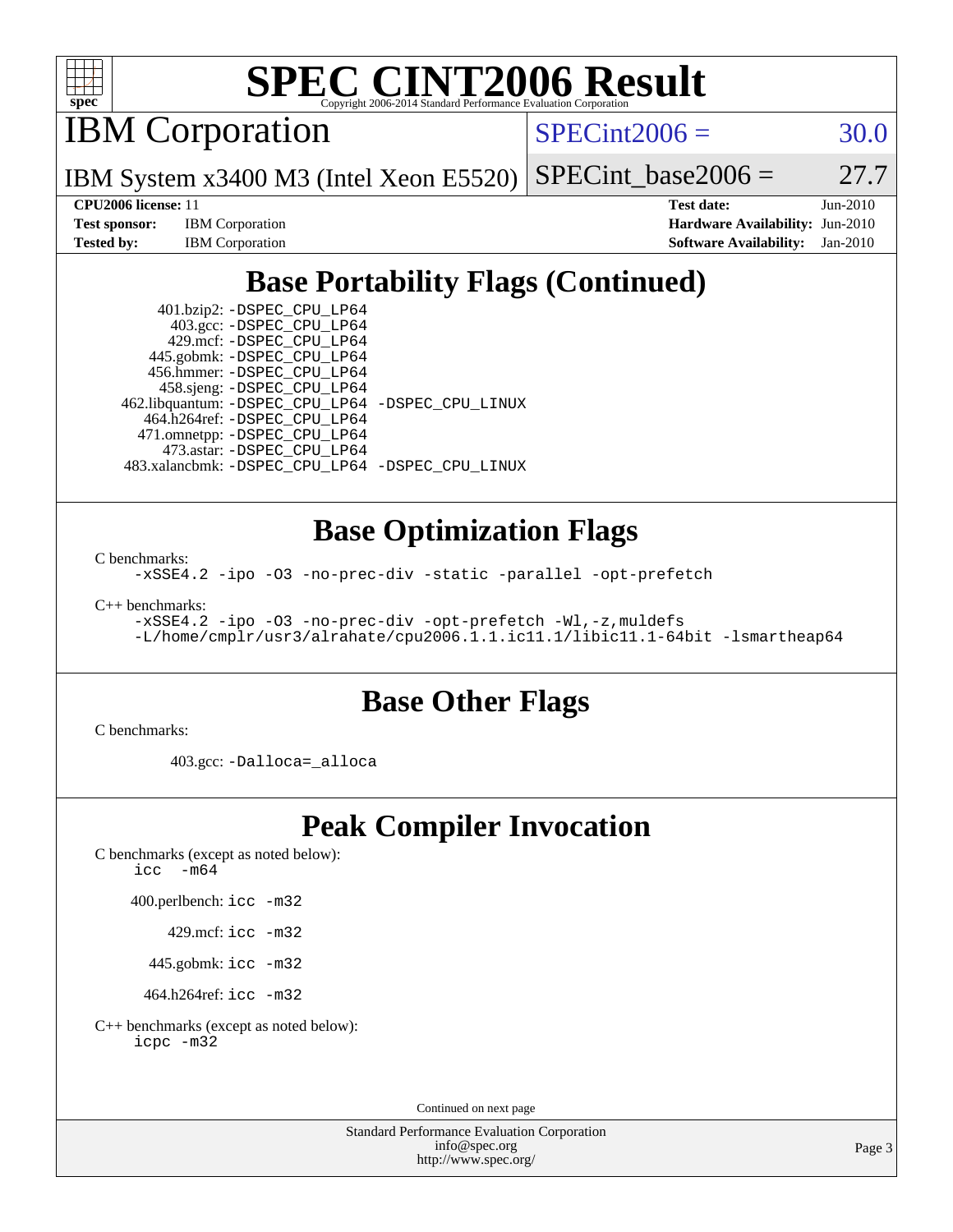

# **[SPEC CINT2006 Result](http://www.spec.org/auto/cpu2006/Docs/result-fields.html#SPECCINT2006Result)**

IBM Corporation

 $SPECint2006 = 30.0$  $SPECint2006 = 30.0$ 

IBM System x3400 M3 (Intel Xeon E5520)  $SPECTnt\_base2006 = 27.7$ 

**[CPU2006 license:](http://www.spec.org/auto/cpu2006/Docs/result-fields.html#CPU2006license)** 11 **[Test date:](http://www.spec.org/auto/cpu2006/Docs/result-fields.html#Testdate)** Jun-2010 **[Test sponsor:](http://www.spec.org/auto/cpu2006/Docs/result-fields.html#Testsponsor)** IBM Corporation **[Hardware Availability:](http://www.spec.org/auto/cpu2006/Docs/result-fields.html#HardwareAvailability)** Jun-2010 **[Tested by:](http://www.spec.org/auto/cpu2006/Docs/result-fields.html#Testedby)** IBM Corporation **[Software Availability:](http://www.spec.org/auto/cpu2006/Docs/result-fields.html#SoftwareAvailability)** Jan-2010

# **[Peak Compiler Invocation \(Continued\)](http://www.spec.org/auto/cpu2006/Docs/result-fields.html#PeakCompilerInvocation)**

473.astar: [icpc -m64](http://www.spec.org/cpu2006/results/res2010q3/cpu2006-20100719-12509.flags.html#user_peakCXXLD473_astar_intel_icpc_64bit_fc66a5337ce925472a5c54ad6a0de310)

### **[Peak Portability Flags](http://www.spec.org/auto/cpu2006/Docs/result-fields.html#PeakPortabilityFlags)**

 400.perlbench: [-DSPEC\\_CPU\\_LINUX\\_IA32](http://www.spec.org/cpu2006/results/res2010q3/cpu2006-20100719-12509.flags.html#b400.perlbench_peakCPORTABILITY_DSPEC_CPU_LINUX_IA32) 401.bzip2: [-DSPEC\\_CPU\\_LP64](http://www.spec.org/cpu2006/results/res2010q3/cpu2006-20100719-12509.flags.html#suite_peakPORTABILITY401_bzip2_DSPEC_CPU_LP64)

 403.gcc: [-DSPEC\\_CPU\\_LP64](http://www.spec.org/cpu2006/results/res2010q3/cpu2006-20100719-12509.flags.html#suite_peakPORTABILITY403_gcc_DSPEC_CPU_LP64) 456.hmmer: [-DSPEC\\_CPU\\_LP64](http://www.spec.org/cpu2006/results/res2010q3/cpu2006-20100719-12509.flags.html#suite_peakPORTABILITY456_hmmer_DSPEC_CPU_LP64) 458.sjeng: [-DSPEC\\_CPU\\_LP64](http://www.spec.org/cpu2006/results/res2010q3/cpu2006-20100719-12509.flags.html#suite_peakPORTABILITY458_sjeng_DSPEC_CPU_LP64) 462.libquantum: [-DSPEC\\_CPU\\_LP64](http://www.spec.org/cpu2006/results/res2010q3/cpu2006-20100719-12509.flags.html#suite_peakPORTABILITY462_libquantum_DSPEC_CPU_LP64) [-DSPEC\\_CPU\\_LINUX](http://www.spec.org/cpu2006/results/res2010q3/cpu2006-20100719-12509.flags.html#b462.libquantum_peakCPORTABILITY_DSPEC_CPU_LINUX) 473.astar: [-DSPEC\\_CPU\\_LP64](http://www.spec.org/cpu2006/results/res2010q3/cpu2006-20100719-12509.flags.html#suite_peakPORTABILITY473_astar_DSPEC_CPU_LP64) 483.xalancbmk: [-DSPEC\\_CPU\\_LINUX](http://www.spec.org/cpu2006/results/res2010q3/cpu2006-20100719-12509.flags.html#b483.xalancbmk_peakCXXPORTABILITY_DSPEC_CPU_LINUX)

## **[Peak Optimization Flags](http://www.spec.org/auto/cpu2006/Docs/result-fields.html#PeakOptimizationFlags)**

[C benchmarks](http://www.spec.org/auto/cpu2006/Docs/result-fields.html#Cbenchmarks):

 400.perlbench: [-xSSE4.2](http://www.spec.org/cpu2006/results/res2010q3/cpu2006-20100719-12509.flags.html#user_peakPASS2_CFLAGSPASS2_LDCFLAGS400_perlbench_f-xSSE42_f91528193cf0b216347adb8b939d4107)(pass 2) [-prof-gen](http://www.spec.org/cpu2006/results/res2010q3/cpu2006-20100719-12509.flags.html#user_peakPASS1_CFLAGSPASS1_LDCFLAGS400_perlbench_prof_gen_e43856698f6ca7b7e442dfd80e94a8fc)(pass 1) [-ipo](http://www.spec.org/cpu2006/results/res2010q3/cpu2006-20100719-12509.flags.html#user_peakPASS2_CFLAGSPASS2_LDCFLAGS400_perlbench_f-ipo)(pass 2) [-O3](http://www.spec.org/cpu2006/results/res2010q3/cpu2006-20100719-12509.flags.html#user_peakPASS2_CFLAGSPASS2_LDCFLAGS400_perlbench_f-O3)(pass 2) [-no-prec-div](http://www.spec.org/cpu2006/results/res2010q3/cpu2006-20100719-12509.flags.html#user_peakPASS2_CFLAGSPASS2_LDCFLAGS400_perlbench_f-no-prec-div)(pass 2) [-static](http://www.spec.org/cpu2006/results/res2010q3/cpu2006-20100719-12509.flags.html#user_peakPASS2_CFLAGSPASS2_LDCFLAGS400_perlbench_f-static)(pass 2) [-prof-use](http://www.spec.org/cpu2006/results/res2010q3/cpu2006-20100719-12509.flags.html#user_peakPASS2_CFLAGSPASS2_LDCFLAGS400_perlbench_prof_use_bccf7792157ff70d64e32fe3e1250b55)(pass 2) [-ansi-alias](http://www.spec.org/cpu2006/results/res2010q3/cpu2006-20100719-12509.flags.html#user_peakCOPTIMIZE400_perlbench_f-ansi-alias) [-opt-prefetch](http://www.spec.org/cpu2006/results/res2010q3/cpu2006-20100719-12509.flags.html#user_peakCOPTIMIZE400_perlbench_f-opt-prefetch) 401.bzip2: [-xSSE4.2](http://www.spec.org/cpu2006/results/res2010q3/cpu2006-20100719-12509.flags.html#user_peakPASS2_CFLAGSPASS2_LDCFLAGS401_bzip2_f-xSSE42_f91528193cf0b216347adb8b939d4107)(pass 2) [-prof-gen](http://www.spec.org/cpu2006/results/res2010q3/cpu2006-20100719-12509.flags.html#user_peakPASS1_CFLAGSPASS1_LDCFLAGS401_bzip2_prof_gen_e43856698f6ca7b7e442dfd80e94a8fc)(pass 1) [-ipo](http://www.spec.org/cpu2006/results/res2010q3/cpu2006-20100719-12509.flags.html#user_peakPASS2_CFLAGSPASS2_LDCFLAGS401_bzip2_f-ipo)(pass 2) [-O3](http://www.spec.org/cpu2006/results/res2010q3/cpu2006-20100719-12509.flags.html#user_peakPASS2_CFLAGSPASS2_LDCFLAGS401_bzip2_f-O3)(pass 2) [-no-prec-div](http://www.spec.org/cpu2006/results/res2010q3/cpu2006-20100719-12509.flags.html#user_peakCOPTIMIZEPASS2_CFLAGSPASS2_LDCFLAGS401_bzip2_f-no-prec-div) [-static](http://www.spec.org/cpu2006/results/res2010q3/cpu2006-20100719-12509.flags.html#user_peakPASS2_CFLAGSPASS2_LDCFLAGS401_bzip2_f-static)(pass 2) [-prof-use](http://www.spec.org/cpu2006/results/res2010q3/cpu2006-20100719-12509.flags.html#user_peakPASS2_CFLAGSPASS2_LDCFLAGS401_bzip2_prof_use_bccf7792157ff70d64e32fe3e1250b55)(pass 2) [-auto-ilp32](http://www.spec.org/cpu2006/results/res2010q3/cpu2006-20100719-12509.flags.html#user_peakCOPTIMIZE401_bzip2_f-auto-ilp32) [-opt-prefetch](http://www.spec.org/cpu2006/results/res2010q3/cpu2006-20100719-12509.flags.html#user_peakCOPTIMIZE401_bzip2_f-opt-prefetch) [-ansi-alias](http://www.spec.org/cpu2006/results/res2010q3/cpu2006-20100719-12509.flags.html#user_peakCOPTIMIZE401_bzip2_f-ansi-alias) 403.gcc: [-xSSE4.2](http://www.spec.org/cpu2006/results/res2010q3/cpu2006-20100719-12509.flags.html#user_peakCOPTIMIZE403_gcc_f-xSSE42_f91528193cf0b216347adb8b939d4107) [-ipo](http://www.spec.org/cpu2006/results/res2010q3/cpu2006-20100719-12509.flags.html#user_peakCOPTIMIZE403_gcc_f-ipo) [-O3](http://www.spec.org/cpu2006/results/res2010q3/cpu2006-20100719-12509.flags.html#user_peakCOPTIMIZE403_gcc_f-O3) [-no-prec-div](http://www.spec.org/cpu2006/results/res2010q3/cpu2006-20100719-12509.flags.html#user_peakCOPTIMIZE403_gcc_f-no-prec-div) [-static](http://www.spec.org/cpu2006/results/res2010q3/cpu2006-20100719-12509.flags.html#user_peakCOPTIMIZE403_gcc_f-static) [-inline-calloc](http://www.spec.org/cpu2006/results/res2010q3/cpu2006-20100719-12509.flags.html#user_peakCOPTIMIZE403_gcc_f-inline-calloc) [-opt-malloc-options=3](http://www.spec.org/cpu2006/results/res2010q3/cpu2006-20100719-12509.flags.html#user_peakCOPTIMIZE403_gcc_f-opt-malloc-options_13ab9b803cf986b4ee62f0a5998c2238) [-auto-ilp32](http://www.spec.org/cpu2006/results/res2010q3/cpu2006-20100719-12509.flags.html#user_peakCOPTIMIZE403_gcc_f-auto-ilp32) 429.mcf: [-xSSE4.2](http://www.spec.org/cpu2006/results/res2010q3/cpu2006-20100719-12509.flags.html#user_peakCOPTIMIZE429_mcf_f-xSSE42_f91528193cf0b216347adb8b939d4107) [-ipo](http://www.spec.org/cpu2006/results/res2010q3/cpu2006-20100719-12509.flags.html#user_peakCOPTIMIZE429_mcf_f-ipo) [-O3](http://www.spec.org/cpu2006/results/res2010q3/cpu2006-20100719-12509.flags.html#user_peakCOPTIMIZE429_mcf_f-O3) [-no-prec-div](http://www.spec.org/cpu2006/results/res2010q3/cpu2006-20100719-12509.flags.html#user_peakCOPTIMIZE429_mcf_f-no-prec-div) [-static](http://www.spec.org/cpu2006/results/res2010q3/cpu2006-20100719-12509.flags.html#user_peakCOPTIMIZE429_mcf_f-static) [-opt-prefetch](http://www.spec.org/cpu2006/results/res2010q3/cpu2006-20100719-12509.flags.html#user_peakCOPTIMIZE429_mcf_f-opt-prefetch) 445.gobmk: [-xSSE4.2](http://www.spec.org/cpu2006/results/res2010q3/cpu2006-20100719-12509.flags.html#user_peakPASS2_CFLAGSPASS2_LDCFLAGS445_gobmk_f-xSSE42_f91528193cf0b216347adb8b939d4107)(pass 2) [-prof-gen](http://www.spec.org/cpu2006/results/res2010q3/cpu2006-20100719-12509.flags.html#user_peakPASS1_CFLAGSPASS1_LDCFLAGS445_gobmk_prof_gen_e43856698f6ca7b7e442dfd80e94a8fc)(pass 1) [-prof-use](http://www.spec.org/cpu2006/results/res2010q3/cpu2006-20100719-12509.flags.html#user_peakPASS2_CFLAGSPASS2_LDCFLAGS445_gobmk_prof_use_bccf7792157ff70d64e32fe3e1250b55)(pass 2) [-O2](http://www.spec.org/cpu2006/results/res2010q3/cpu2006-20100719-12509.flags.html#user_peakCOPTIMIZE445_gobmk_f-O2) [-ipo](http://www.spec.org/cpu2006/results/res2010q3/cpu2006-20100719-12509.flags.html#user_peakCOPTIMIZE445_gobmk_f-ipo) [-no-prec-div](http://www.spec.org/cpu2006/results/res2010q3/cpu2006-20100719-12509.flags.html#user_peakCOPTIMIZE445_gobmk_f-no-prec-div) [-ansi-alias](http://www.spec.org/cpu2006/results/res2010q3/cpu2006-20100719-12509.flags.html#user_peakCOPTIMIZE445_gobmk_f-ansi-alias) 456.hmmer: [-xSSE4.2](http://www.spec.org/cpu2006/results/res2010q3/cpu2006-20100719-12509.flags.html#user_peakCOPTIMIZE456_hmmer_f-xSSE42_f91528193cf0b216347adb8b939d4107) [-ipo](http://www.spec.org/cpu2006/results/res2010q3/cpu2006-20100719-12509.flags.html#user_peakCOPTIMIZE456_hmmer_f-ipo) [-O3](http://www.spec.org/cpu2006/results/res2010q3/cpu2006-20100719-12509.flags.html#user_peakCOPTIMIZE456_hmmer_f-O3) [-no-prec-div](http://www.spec.org/cpu2006/results/res2010q3/cpu2006-20100719-12509.flags.html#user_peakCOPTIMIZE456_hmmer_f-no-prec-div) [-static](http://www.spec.org/cpu2006/results/res2010q3/cpu2006-20100719-12509.flags.html#user_peakCOPTIMIZE456_hmmer_f-static) [-unroll2](http://www.spec.org/cpu2006/results/res2010q3/cpu2006-20100719-12509.flags.html#user_peakCOPTIMIZE456_hmmer_f-unroll_784dae83bebfb236979b41d2422d7ec2) [-ansi-alias](http://www.spec.org/cpu2006/results/res2010q3/cpu2006-20100719-12509.flags.html#user_peakCOPTIMIZE456_hmmer_f-ansi-alias) [-auto-ilp32](http://www.spec.org/cpu2006/results/res2010q3/cpu2006-20100719-12509.flags.html#user_peakCOPTIMIZE456_hmmer_f-auto-ilp32) 458.sjeng: [-xSSE4.2](http://www.spec.org/cpu2006/results/res2010q3/cpu2006-20100719-12509.flags.html#user_peakPASS2_CFLAGSPASS2_LDCFLAGS458_sjeng_f-xSSE42_f91528193cf0b216347adb8b939d4107)(pass 2) [-prof-gen](http://www.spec.org/cpu2006/results/res2010q3/cpu2006-20100719-12509.flags.html#user_peakPASS1_CFLAGSPASS1_LDCFLAGS458_sjeng_prof_gen_e43856698f6ca7b7e442dfd80e94a8fc)(pass 1) [-ipo](http://www.spec.org/cpu2006/results/res2010q3/cpu2006-20100719-12509.flags.html#user_peakPASS2_CFLAGSPASS2_LDCFLAGS458_sjeng_f-ipo)(pass 2) [-O3](http://www.spec.org/cpu2006/results/res2010q3/cpu2006-20100719-12509.flags.html#user_peakPASS2_CFLAGSPASS2_LDCFLAGS458_sjeng_f-O3)(pass 2) [-no-prec-div](http://www.spec.org/cpu2006/results/res2010q3/cpu2006-20100719-12509.flags.html#user_peakPASS2_CFLAGSPASS2_LDCFLAGS458_sjeng_f-no-prec-div)(pass 2) [-static](http://www.spec.org/cpu2006/results/res2010q3/cpu2006-20100719-12509.flags.html#user_peakPASS2_CFLAGSPASS2_LDCFLAGS458_sjeng_f-static)(pass 2) [-prof-use](http://www.spec.org/cpu2006/results/res2010q3/cpu2006-20100719-12509.flags.html#user_peakPASS2_CFLAGSPASS2_LDCFLAGS458_sjeng_prof_use_bccf7792157ff70d64e32fe3e1250b55)(pass 2) [-unroll4](http://www.spec.org/cpu2006/results/res2010q3/cpu2006-20100719-12509.flags.html#user_peakCOPTIMIZE458_sjeng_f-unroll_4e5e4ed65b7fd20bdcd365bec371b81f) 462.libquantum: [-xSSE4.2](http://www.spec.org/cpu2006/results/res2010q3/cpu2006-20100719-12509.flags.html#user_peakCOPTIMIZE462_libquantum_f-xSSE42_f91528193cf0b216347adb8b939d4107) [-ipo](http://www.spec.org/cpu2006/results/res2010q3/cpu2006-20100719-12509.flags.html#user_peakCOPTIMIZE462_libquantum_f-ipo) [-O3](http://www.spec.org/cpu2006/results/res2010q3/cpu2006-20100719-12509.flags.html#user_peakCOPTIMIZE462_libquantum_f-O3) [-no-prec-div](http://www.spec.org/cpu2006/results/res2010q3/cpu2006-20100719-12509.flags.html#user_peakCOPTIMIZE462_libquantum_f-no-prec-div) [-static](http://www.spec.org/cpu2006/results/res2010q3/cpu2006-20100719-12509.flags.html#user_peakCOPTIMIZE462_libquantum_f-static) [-parallel](http://www.spec.org/cpu2006/results/res2010q3/cpu2006-20100719-12509.flags.html#user_peakCOPTIMIZE462_libquantum_f-parallel) [-opt-prefetch](http://www.spec.org/cpu2006/results/res2010q3/cpu2006-20100719-12509.flags.html#user_peakCOPTIMIZE462_libquantum_f-opt-prefetch) [-par-schedule-static=32768](http://www.spec.org/cpu2006/results/res2010q3/cpu2006-20100719-12509.flags.html#user_peakCOPTIMIZE462_libquantum_f-par-schedule_9386bcd99ba64e99ee01d1aafefddd14) [-ansi-alias](http://www.spec.org/cpu2006/results/res2010q3/cpu2006-20100719-12509.flags.html#user_peakCOPTIMIZE462_libquantum_f-ansi-alias) 464.h264ref: [-xSSE4.2](http://www.spec.org/cpu2006/results/res2010q3/cpu2006-20100719-12509.flags.html#user_peakPASS2_CFLAGSPASS2_LDCFLAGS464_h264ref_f-xSSE42_f91528193cf0b216347adb8b939d4107)(pass 2) [-prof-gen](http://www.spec.org/cpu2006/results/res2010q3/cpu2006-20100719-12509.flags.html#user_peakPASS1_CFLAGSPASS1_LDCFLAGS464_h264ref_prof_gen_e43856698f6ca7b7e442dfd80e94a8fc)(pass 1) [-ipo](http://www.spec.org/cpu2006/results/res2010q3/cpu2006-20100719-12509.flags.html#user_peakPASS2_CFLAGSPASS2_LDCFLAGS464_h264ref_f-ipo)(pass 2) [-O3](http://www.spec.org/cpu2006/results/res2010q3/cpu2006-20100719-12509.flags.html#user_peakPASS2_CFLAGSPASS2_LDCFLAGS464_h264ref_f-O3)(pass 2) [-no-prec-div](http://www.spec.org/cpu2006/results/res2010q3/cpu2006-20100719-12509.flags.html#user_peakPASS2_CFLAGSPASS2_LDCFLAGS464_h264ref_f-no-prec-div)(pass 2) [-static](http://www.spec.org/cpu2006/results/res2010q3/cpu2006-20100719-12509.flags.html#user_peakPASS2_CFLAGSPASS2_LDCFLAGS464_h264ref_f-static)(pass 2) [-prof-use](http://www.spec.org/cpu2006/results/res2010q3/cpu2006-20100719-12509.flags.html#user_peakPASS2_CFLAGSPASS2_LDCFLAGS464_h264ref_prof_use_bccf7792157ff70d64e32fe3e1250b55)(pass 2) [-unroll2](http://www.spec.org/cpu2006/results/res2010q3/cpu2006-20100719-12509.flags.html#user_peakCOPTIMIZE464_h264ref_f-unroll_784dae83bebfb236979b41d2422d7ec2) [-ansi-alias](http://www.spec.org/cpu2006/results/res2010q3/cpu2006-20100719-12509.flags.html#user_peakCOPTIMIZE464_h264ref_f-ansi-alias)

Continued on next page

Standard Performance Evaluation Corporation [info@spec.org](mailto:info@spec.org) <http://www.spec.org/>